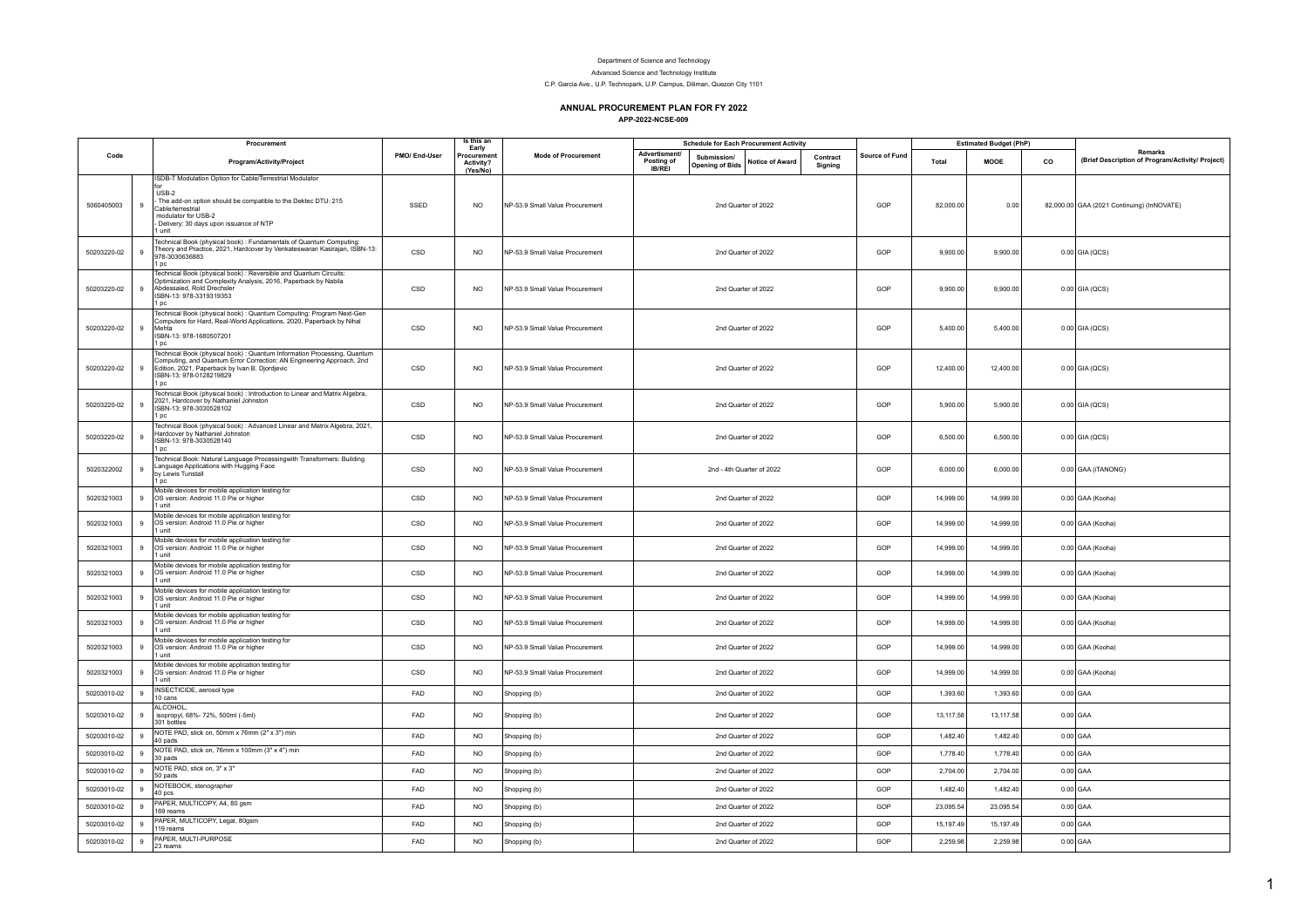| 50203010-02                                           | 9  | PAPER, multi-purpose, legal, 70gsm<br>3 reams                                                                                        | FAD | <b>NO</b> | Shopping (b) | 2nd Quarter of 2022    | GOP | 355.38    | 355.38    | $0.00$ GAA                             |
|-------------------------------------------------------|----|--------------------------------------------------------------------------------------------------------------------------------------|-----|-----------|--------------|------------------------|-----|-----------|-----------|----------------------------------------|
| 50203010-02                                           | 9  | RECORD BOOK, 500 PAGES, size: 214mm x 278mm min<br>11 books                                                                          | FAD | <b>NO</b> | Shopping (b) | 2nd Quarter of 2022    | GOP | 1,121.12  | 1,121.12  | $0.00$ GAA                             |
| 50203010-02                                           | 9  | TISSUE PAPER, 2-ply, 100% recycled<br>367 packs                                                                                      | FAD | <b>NO</b> | Shopping (b) | 2nd Quarter of 2022    | GOP | 31,870.28 | 31,870.28 | GAA                                    |
| 50203010-02                                           | 9  | BATTERY, dry Cell, size AA<br>50 packs                                                                                               | FAD | <b>NO</b> | Shopping (b) | 2nd Quarter of 2022    | GOP | 1,815.00  | 1,815.00  | $0.00$ GAA                             |
| 50203010-02                                           | 9  | BATTERY, dry Cell, size AAA<br>75 packs                                                                                              | FAD | <b>NO</b> | Shopping (b) | 2nd Quarter of 2022    | GOP | 1,479.75  | 1,479.75  | $0.00$ GAA                             |
| 50203010-02                                           | 9  | GLUE, all purpose<br>10 jars                                                                                                         | FAD | <b>NO</b> | Shopping (b) | 2nd Quarter of 2022    | GOP | 715.00    | 715.00    | $0.00$ GAA                             |
| 50203010-02                                           | 9  | STAPLE WIRE, standard<br>10 boxes                                                                                                    | FAD | <b>NO</b> | Shopping (b) | 2nd Quarter of 2022    | GOP | 224.10    | 224.10    | $0.00$ GAA                             |
| 50203010-02                                           | 9  | TAPE, electrical<br>8 rolls                                                                                                          | FAD | <b>NO</b> | Shopping (b) | 2nd Quarter of 2022    | GOP | 149.36    | 149.36    | $0.00$ GAA                             |
| 50203010-02                                           | 9  | DISINFECTANT SPRAY, aerosol type<br>202 cans                                                                                         | FAD | <b>NO</b> | Shopping (b) | 2nd Quarter of 2022    | GOP | 26,049.92 | 26,049.92 | $0.00$ GAA                             |
| 50203010-02                                           | 9  | CLIP, backfold, 19mm<br>50 boxes                                                                                                     | FAD | <b>NO</b> | Shopping (b) | 2nd Quarter of 2022    | GOP | 438.00    | 438.00    | $0.00$ GAA                             |
| 50203010-02                                           | 9  | CLIP, backfold, 25mm<br>50 boxes                                                                                                     | FAD | <b>NO</b> | Shopping (b) | 2nd Quarter of 2022    | GOP | 761.00    | 761.00    | $0.00$ GAA                             |
| 50203010-02                                           | 9  | CLIP, backfold, 32mm<br>125 boxes                                                                                                    | FAD | <b>NO</b> | Shopping (b) | 1st - 4th Quarter 2022 | GOP | 3,514.50  | 3,514.50  | 0.00 GAA; Modified mode of procurement |
| 50203010-02                                           | 9  | CLIP, backfold, 50mm<br>20 boxes                                                                                                     | FAD | <b>NO</b> | Shopping (b) | 2nd Quarter of 2022    | GOP | 1,092.00  | 1,092.00  | $0.00$ GAA                             |
| 50203010-02                                           | 9  | DATA FILE BOX<br>4 pieces                                                                                                            | FAD | <b>NO</b> | Shopping (b) | 2nd Quarter of 2022    | GOP | 308.80    | 308.80    | $0.00$ GAA                             |
| 50203010-02                                           | 9  | DATA FOI DER<br>100 pieces                                                                                                           | FAD | <b>NO</b> | Shopping (b) | 2nd Quarter of 2022    | GOP | 6,864.00  | 6,864.00  | $0.00$ GAA                             |
| 50203010-02                                           | 9  | ENVELOPE, expanding, plastic<br>17 pieces                                                                                            | FAD | <b>NO</b> | Shopping (b) | 2nd Quarter of 2022    | GOP | 518.33    | 518.33    | $0.00$ GAA                             |
| 50203010-02                                           | 9  | ENVELOPE, mailing<br>2 boxes                                                                                                         | FAD | <b>NO</b> | Shopping (b) | 2nd Quarter of 2022    | GOP | 756.40    | 756.40    | $0.00$ GAA                             |
| 50203010-02                                           | 9  | FILE TAB DIVIDER, legal<br>36 sets                                                                                                   | FAD | <b>NO</b> | Shopping (b) | 2nd Quarter of 2022    | GOP | 512.28    | 512.28    | $0.00$ GAA                             |
| 50203010-02                                           | 9  | INDEX TAB, self-adhesive, transparent<br>13 boxes                                                                                    | FAD | <b>NO</b> | Shopping (b) | 2nd Quarter of 2022    | GOP | 736.84    | 736.84    | $0.00$ GAA                             |
| 50203010-02                                           | 9  | MARKER, whiteboard, black<br>5 pieces                                                                                                | FAD | <b>NO</b> | Shopping (b) | 2nd Quarter of 2022    | GOP | 66.90     | 66.90     | $0.00$ GAA                             |
| 50203010-02                                           | 9  | MARKER, whiteboard, blue<br>15 pieces                                                                                                | FAD | <b>NO</b> | Shopping (b) | 2nd Quarter of 2022    | GOP | 66.90     | 66.90     | $0.00$ GAA                             |
| 50203010-02                                           | 9  | PAPER CLIP, vinyl/plastic coated, 33mm<br>58 hoxes                                                                                   | FAD | <b>NO</b> | Shopping (b) | 2nd Quarter of 2022    | GOP | 450.08    | 450.08    | $0.00$ GAA                             |
| 50203010-02                                           | 9  | PAPER CLIP, vinyl/plastic coated, 50mm<br>40 boxes                                                                                   | FAD | <b>NO</b> | Shopping (b) | 2nd Quarter of 2022    | GOP | 551.20    | 551.20    | $0.00$ GAA                             |
| 50203010-02                                           | -9 | PHILIPPINE NATIONAL FLAG<br>2 pieces                                                                                                 | FAD | <b>NO</b> | Shopping (b) | 2nd Quarter of 2022    | GOP | 569.68    | 569.68    | $0.00$ GAA                             |
| 50203010-02                                           | 9  | SIGN PEN, blue<br>50 pieces                                                                                                          | FAD | <b>NO</b> | Shopping (b) | 2nd Quarter of 2022    | GOP | 1,013.00  | 1,013.00  | $0.00$ GAA                             |
| 50203010-02                                           | 9  | SIGN PEN, red<br>4 pieces                                                                                                            | FAD | <b>NO</b> | Shopping (b) | 2nd Quarter of 2022    | GOP | 81.04     | 81.04     | $0.00$ GAA                             |
| 50203010-02                                           | 9  | Sign Here Tape Flags 680-3M, Green or Yellow, 1x1.7 inches<br>13 pads                                                                | FAD | <b>NO</b> | Shopping (b) | 2nd Quarter of 2022    | GOP | 2,015.00  | 2,015.00  | $0.00$ GAA                             |
| 50203010-02                                           | 9  | Duct Tape 2"<br>5 rolls                                                                                                              | FAD | <b>NO</b> | Shopping (b) | 2nd Quarter of 2022    | GOP | 1,000.00  | 1,000.00  | $0.00$ GAA                             |
| 50203010-02                                           | 9  | Double Sided Tape, 1" size<br>5 rolls                                                                                                | FAD | <b>NO</b> | Shopping (b) | 2nd Quarter of 2022    | GOP | 250.00    | 250.00    | $0.00$ GAA                             |
| 50203010-02                                           | 9  | FOLDER, REPORT COVER, A4 size,<br>acetate cover, cardboard back cover, expandable withfastener, blue or green<br>colors<br>25 pieces | FAD | <b>NO</b> | Shopping (b) | 2nd Quarter of 2022    | GOP | 1,000.00  | 1,000.00  | $0.00$ GAA                             |
| 50203010-02                                           | 9  | PAPER, STICKER for Laserjet printer, A4 size, Matte or glossy, 20 pieces per<br>pack, white color only<br>5 packs                    | FAD | <b>NO</b> | Shopping (b) | 2nd Quarter of 2022    | GOP | 750.00    | 750.00    | $0.00$ GAA                             |
| 50203010-02                                           | 9  | Envelope, Expanding,<br>Plastic with Push Lock or Snap Button, Clear, Legal Size<br>60 pieces                                        | FAD | <b>NO</b> | Shopping (b) | 2nd Quarter of 2022    | GOP | 3,000.00  | 3,000.00  | $0.00$ GAA                             |
| 50203010-02                                           | 9  | Plastic Fastener<br>2 boxes                                                                                                          | FAD | <b>NO</b> | Shopping (b) | 2nd Quarter of 2022    | GOP | 80.00     | 80.00     | $0.00$ GAA                             |
| 50203010-02                                           | 9  | Tape Cartridge, Tze-221, 9mm, Black on White Tape<br>2 pieces                                                                        | FAD | <b>NO</b> | Shopping (b) | 2nd Quarter of 2022    | GOP | 2,000.00  | 2,000.00  | $0.00$ GAA                             |
| 50203010-02                                           | 9  | Special Paper, A4, Blue<br>4 ream                                                                                                    | FAD | <b>NO</b> | Shopping (b) | 2nd Quarter of 2022    | GOP | 3,200.00  | 3,200.00  | $0.00$ GAA                             |
| 50203010-02                                           | 9  | Multicolor Paper, Yellow, legal size<br>1 ream                                                                                       | FAD | <b>NO</b> | Shopping (b) | 2nd Quarter of 2022    | GOP | 800.00    | 800.00    | $0.00$ GAA                             |
| 50203010-02                                           | 9  | Colored Bond/Multicopy Paper,<br>Green, Legal Size, 80 GSM<br>13 ream                                                                | FAD | <b>NO</b> | Shopping (b) | 2nd Quarter of 2022    | GOP | 2,400.00  | 2,400.00  | $0.00$ GAA                             |
| 50203010-02                                           | 9  | Mouse Pad<br>4 pieces                                                                                                                | FAD | <b>NO</b> | Shopping (b) | 2nd Quarter of 2022    | GOP | 600.00    | 600.00    | $0.00$ GAA                             |
| 50203010-02                                           | 9  | Sticky Notes Pad, 3x5in, 100 Sheets<br>31 pads                                                                                       | FAD | <b>NO</b> | Shopping (b) | 2nd Quarter of 2022    | GOP | 3,410.00  | 3,410.00  | $0.00$ GAA                             |
| 50203010-02                                           | 9  | RULER plastic, 450mm (12"), width: 38mm min<br>10 pieces                                                                             | FAD | <b>NO</b> | Shopping (b) | 2nd Quarter of 2022    | GOP | 220.00    | 220.00    | 0.00 GAA; Modified mode of procurement |
| <b>TOTAL</b><br>423,309.25<br>82,000.00<br>341,309.25 |    |                                                                                                                                      |     |           |              |                        |     |           |           |                                        |